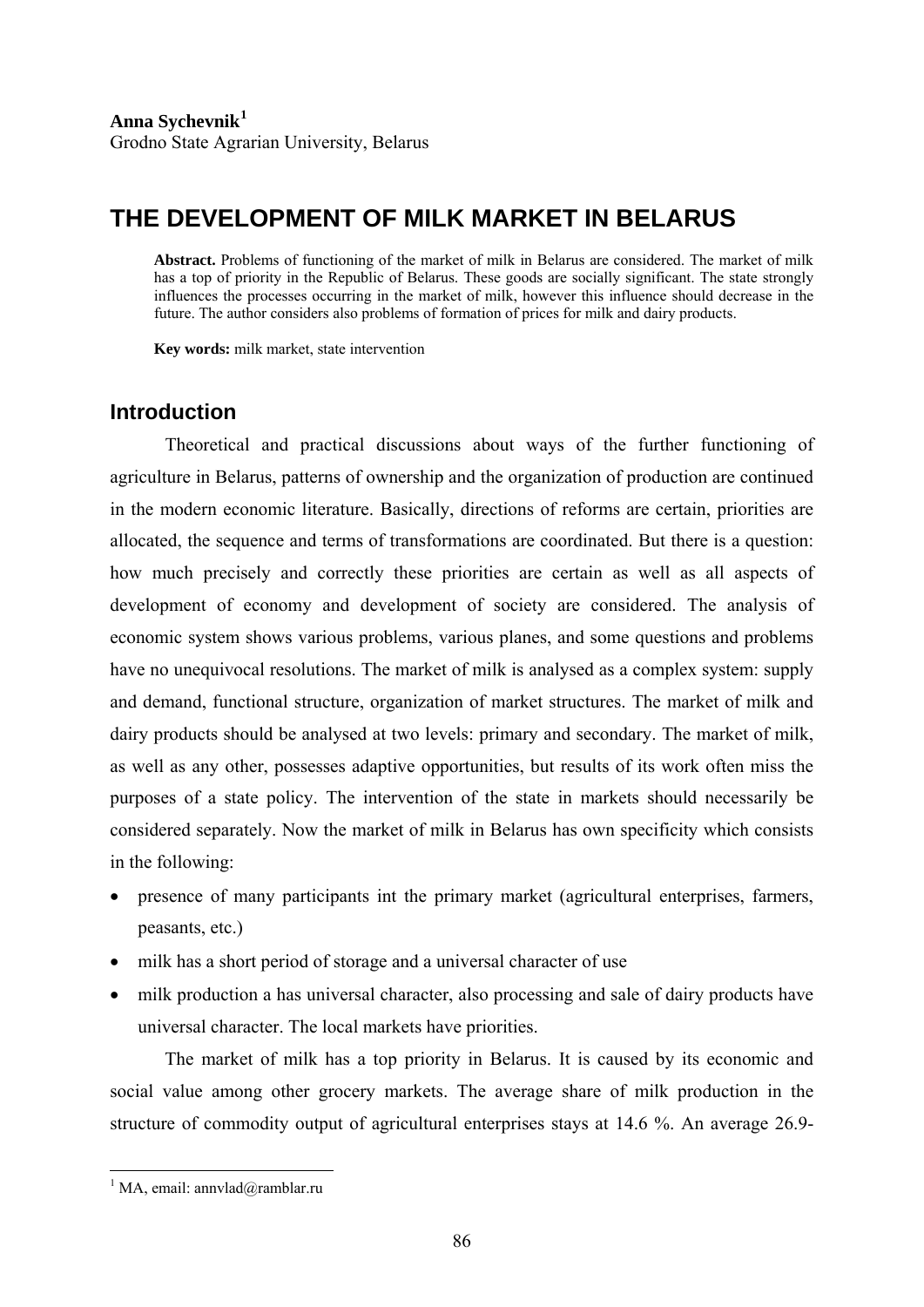30.4 % of consumption depends on milk. It is necessary to make 6-7 million tons milk for maintenance of food safety. The internal need makes 4.5 million tons. The milk production of 1.0-1.6 million tons is planned for making 78-90 thousand tons of animal oils and 34-44 thousand tons of fat cheeses. All this causes a need of studying and analysing conditions and prospects of development of milk market in Belarus.

# **Supply in the milk market**

Steady enough demand for milk and dairy products is observed in the last years in the internal market. It is caused by low solvency of the population and opportunities of the market. The offer of milk is above demand of milk.

About 2300 agricultural enterprises, farms and personal part-time farms of the population produce milk in our country. Changes of volume and the level of production of milk in years beginning with 1990 can be seen in table 1.

| Production           | raoit 1. mini production in un categories of producers<br>Year |      |      |      |      |      |      |      |  |  |
|----------------------|----------------------------------------------------------------|------|------|------|------|------|------|------|--|--|
|                      | 1990                                                           | 1995 | 2000 | 2001 | 2002 | 2003 | 2004 | 2005 |  |  |
| Total, thousand tons | 7457                                                           | 5070 | 4490 | 4834 | 4773 | 4683 | 5149 | 5678 |  |  |
| Per capita, kg       | 732                                                            | 497  | 449  | 485  | 481  | 474  | 524  | 581  |  |  |

Table 1. Milk production in all categories of producers

*Sours: http://mshp.minsk.by/* 

According to the data from the Ministry of Agriculture and Foodstuffs of the Republic of Belarus 732 kg of milk per capita was produced in 1990. This means that 15 years later in 2005 the milk production made 79.4 % of the 1990 level. Rates of recession and growth of milk production in the country are shown in figure 1.



*Source: own elaboration on data http://mshp.minsk.by/*  Figure 1. Changes in milk production in relation to the 1990 level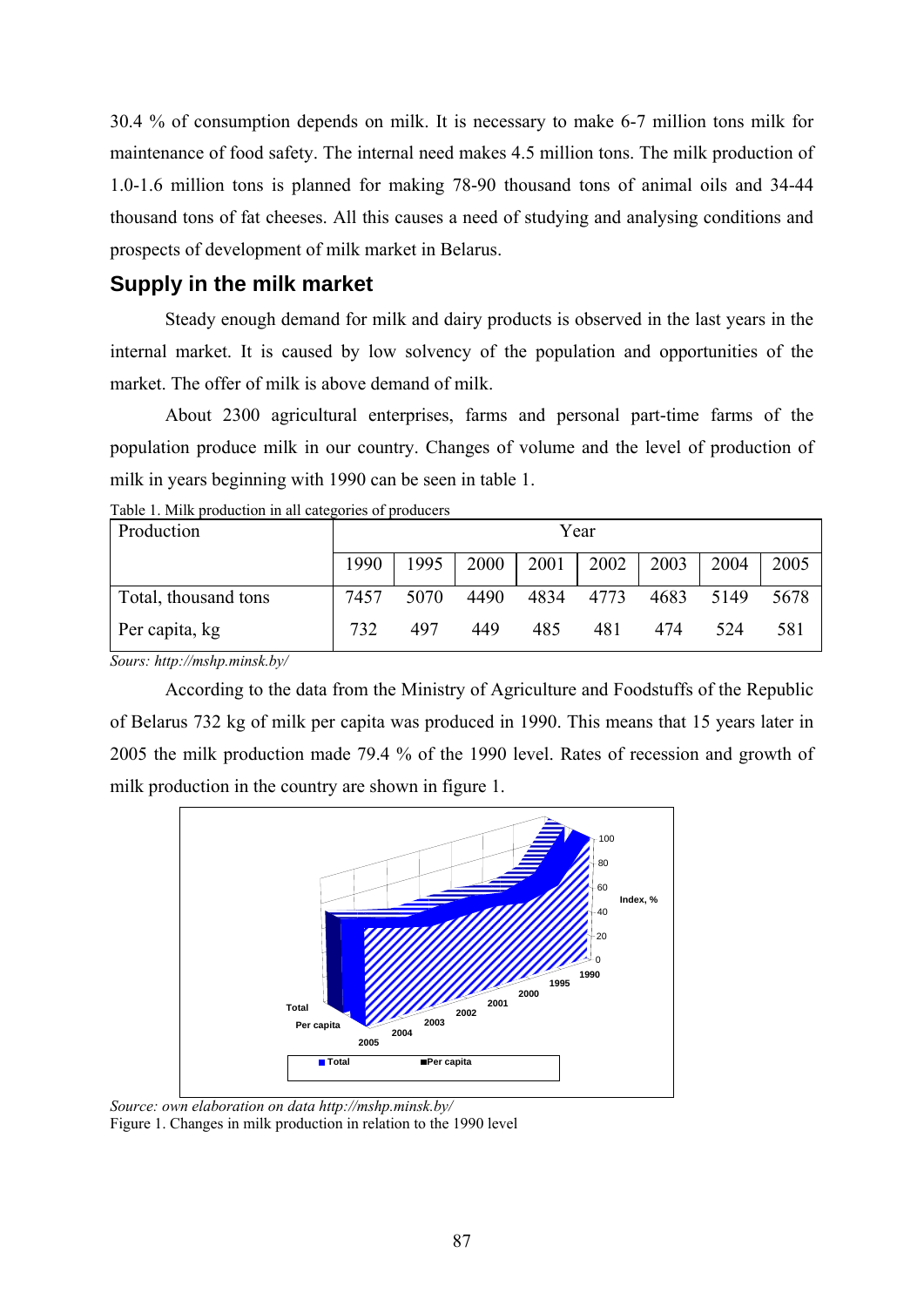Sharp slump of milk production was observed in years 1990-1996. Then a period of relative stabilization has come. The increase in volume and level of production of milk is traced in the two last years.

Production efficiency of milk has decreased in Belarus since 1991. The greatest loss ratio was 20, 8 % in 1994. Unpredictability of production has been connected basically with high production expenses and a low level of procurement prices. Milk production has become profitable in the last two years owing to measures in this area, based on scientific development. Dairy production was most effective in territory of the western region of Belarus (Grodno, Brest). It is a zone of an arrangement of the largest milk processing factories, and also commodity markets. Milk produced in the agricultural enterprises, big farms and family farms should be advanced to and realized in the secondary market. In the primary market consumers of the raw milk are the processing enterprises like dairy combines, oil-cheese factories, dairy-canning combines etc. The dairy industry of Belarus is represented by 120 enterprises with a capacity of processing from 1.5 up to 781.3 tons per shift. The dairy branch has a share of about 20 % in the total commodity output of the food-processing industry. The slump in production of milk has resulted in a lack of raw material for the dairy industry; capacities of some dairy enterprises are filled in 40 % and less. Production of all kinds of dairy products has been reduced. So production of whole-milk has decreased by 47.7 % in relation to 1990, animal oils by 59.6 %, fat cheeses by 19.3 %. The quality of milk has a big influence on the condition of processing branch. Premium milk (from which it is possible to make competitive products) has made till recent times less than 50 % of volume of purchases of milk. In the last two years the quality of purchased milk has appeared as in table 2.

| Area         | Quality characteristics |      |                      |                      |      | In quality grades, %: |      |      |      |      |      |           |      |
|--------------|-------------------------|------|----------------------|----------------------|------|-----------------------|------|------|------|------|------|-----------|------|
|              | basic fat<br>content.   |      | fat content.<br>$\%$ | cooled<br>milk, $\%$ |      | extra                 |      |      |      | П    |      | low-grade |      |
|              | tons                    | 2005 | 2004                 | 2005                 | 2004 | 2005                  | 2004 | 2005 | 2004 | 2005 | 2004 | 2005      | 2004 |
| <b>Brest</b> | 694742                  | 3.65 | 3.63                 | 92.7                 | 91.1 | 49.6                  | 43.4 | 44.4 | 49.2 | 5.5  | 6.8  | 0.5       | 0,6  |
| Vitebsk      | 423418                  | 3.62 | 3.63                 | 52.8                 | 50.4 | 35.0                  | 30.4 | 53.7 | 54.6 | 10.3 | 14.0 | 0.9       | 1.0  |
| Gomel        | 405563                  | 3.57 | 3.56                 | 63.6                 | 56.1 | 28.5                  | 25.3 | 60.9 | 61.6 | 9.3  | 11.3 | 13        | 1.8  |
| Grodno       | 547997                  | 3.53 | 3.54                 | 75.6                 | 75.8 | 44.6                  | 45.7 | 50.7 | 49.5 | 4.5  | 4.5  | 0.2       | 0.3  |
| Minsk        | 902809                  | 3.56 | 3.60                 | 66.2                 | 66.6 | 65.2                  | 55.6 | 26.2 | 32.0 | 7.7  | 11.0 | 0.9       | 1.4  |
| Mogilyov     | 392077                  | 3.59 | 3.60                 | 51.1                 | 42.9 | 31<br>$\overline{4}$  | 32.1 | 56.9 | 57.7 |      | 9.3  | 0.5       | 0.8  |
| Alltogether  | 3366606                 | 3.59 | 3.60                 | 69.4                 | 67.0 | 46.5                  | 41.7 | 45.2 | 48.0 | 7.6  | 9.3  | 0.7       | 1.0  |

Table 2. Quality of milk bought from the agricultural organizations

*Sours: <http://mshp.minsk.by/>*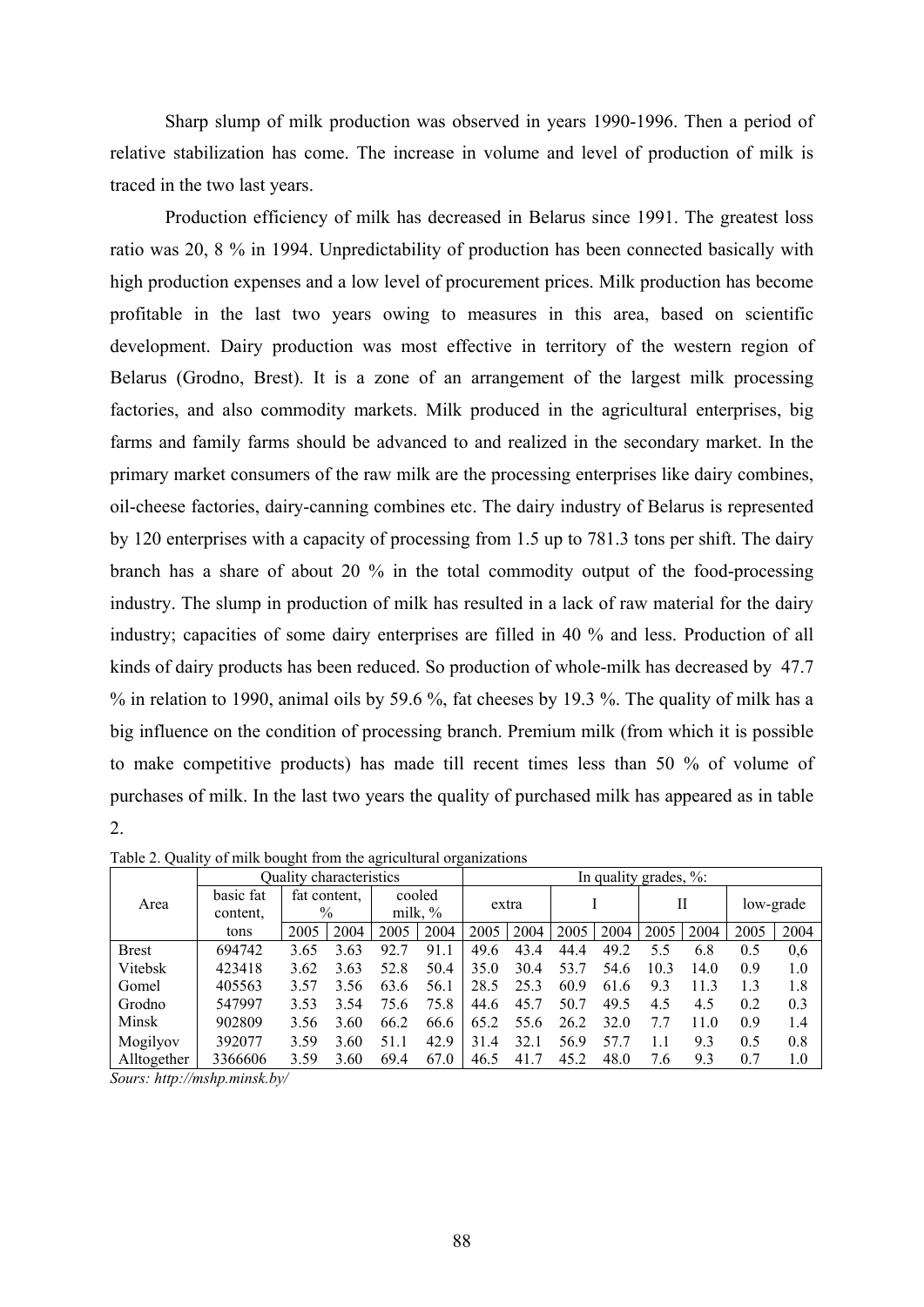At shows the data in table 2, the Minsk and Brest areas produces the best quality milk. Relative share of low-grade milk is the least in the Grodno region. The quantity of milk of low-grade was reduced in Belarus.

In 2005 the Ministry of Agriculture and Foodstuffs, committees, associations and organizations worked on fulfilling a state and branch programme "Quality" for years 2004- 2006. Systems of quality were introduced and certificated on the basis of international standards ISO 9000 in 31 milk processing enterprises. According to the state programmes in 2005 financial assets of 46310.5 million dollars were used in modernization of dairy industries, in reconstruction and technical re-equipment of dairy-commodity farms 83063.3 million dollars, in the cattle-breeding complexes 31767.9 million dollars The processing enterprises are giving big attention to introduction of the newest modern technologies and compounding of food stuffs, updating and expansion of assortment of production, increase in release of new kinds of food products with the improved consumer properties and longer periods of storage. Food stuffs are production with a raised biological value (dairy products, products with additives of iodine, aluminous additives, a complex, fruit, vegetables, spices, lactose). That allows to supersede imported products (yoghurts, vegetative oil etc.) in the domestic market.

 The organizations of processing branches of Ministry of Agriculture and Foodstuffs mastered a release of 1573 new kinds of foodstuff. Relative share of new production has made 8.4 % of the total production volume.

Work is constantly spent on perfection of the laboratory control over quality of products. Laboratories of the enterprises are provided with the necessary equipment, devices and reagents for performance of control over the quality of production. Inspectors of production are proceeding according to schemes of the laboratory control, coordinated by the territorial centres of hygiene with respect to the physical and chemical, microbiological, radiological parameters which are stipulated by the technical normative legal certificates. Industrial laboratories of some meat and milk processing enterprises are accredited on technical competence and independence.

The programme of perfection of agriculture of Belarus supposed a creation of the grocery agro industrial formations. They include the agricultural enterprises, factories of milk processing, the trade firms. The income of joint activity is distributed among participants (proportionally to expenses of each of them on production of finished goods). Some attempts of creation of such groups were made in the last years in Belarus. However these attempts not always were successful. For today the experience of Open Society "Grodnomolkombinat"

89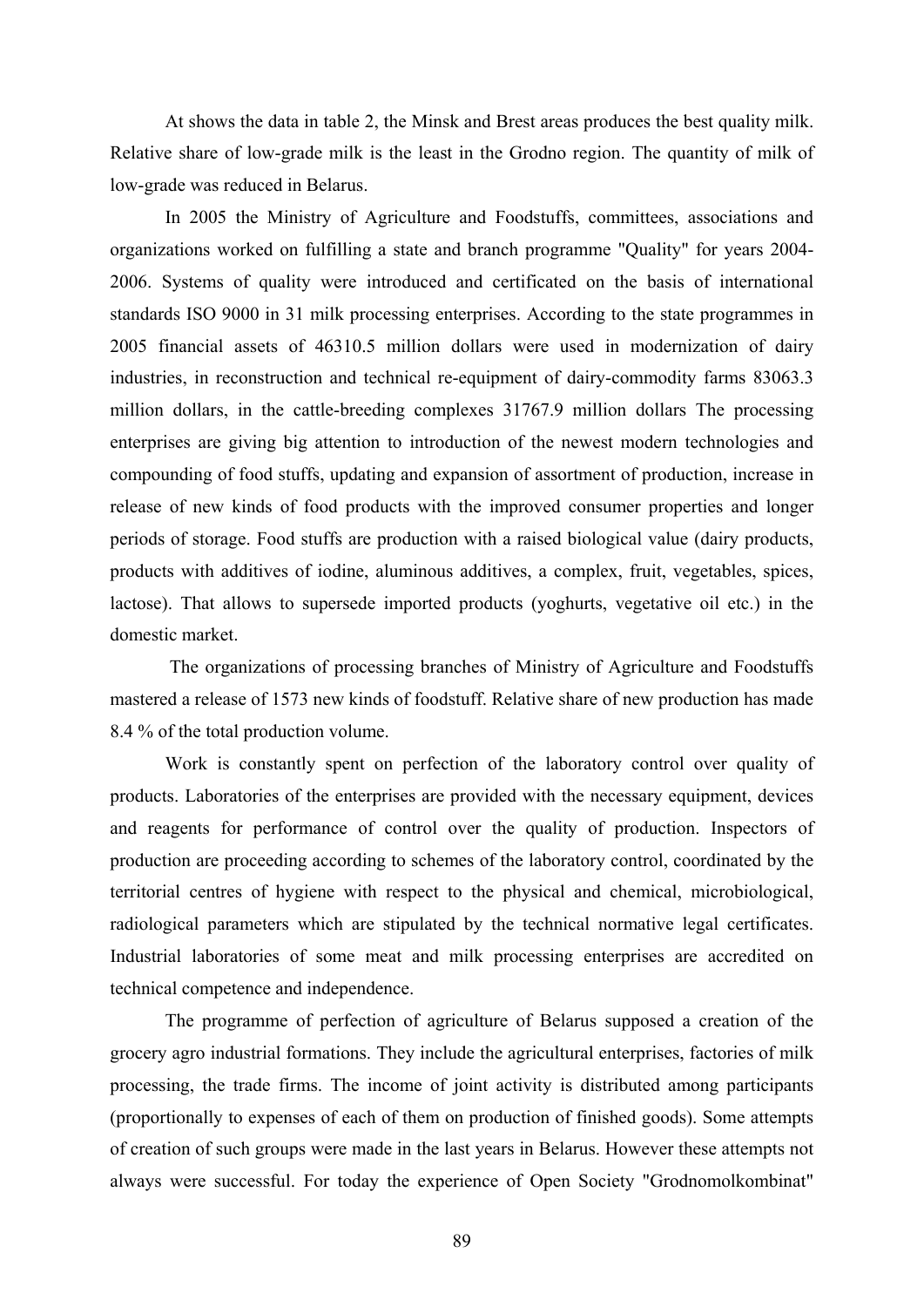with reorganization of APC «Berestovichanka» to enterprise "Agromir" is noteworthy. Capital investments are significant in this enterprise (only in 2004 investments of 233.1 million dollars were required). It has yielded positive results. It has allowed to raise production efficiency of milk.

Therefore it is necessary to form procurement zones around milk factories. It will help to receive a growth of milk production volumes and milk production efficiency. This zone should include the specialized agricultural organizations of milk production (with a herd of 1000 and more cows per farm of and yield of not less than 4000 kg of milk per cow per year). Also an organizational reorganization of dairy branch is required.

#### **Demand in the milk market**

As it was marked earlier, rather a stable demand for milk and dairy products is observed in Belarus. The internal need makes 4.5 million tons milk. Demand of milk is below its consumption. Rates of falling of the supply are above rates of decrease in internal consumption. Demand of milk has fallen 1.5 times. Supply of milk has been reduced more than 1.6 times in the domestic market. Export deliveries have decreased to 30 % in comparison with the level of 1990. Consumption of dairy products has been reduced from 428 kg down to 257 kg per capita (in comparison with 1990 to almost 40 %). Consumption of milk in Belarus is traditional. It is based on the division of labour which has developed in due time.

The most important market of dairy production in Belarus is the internal market. The most significant from external markets is the Russian market. Export of dairy products is characterized by positive dynamics. The butter prevails in the commodity structure of export  $(33-45.7 \%)$ .

The analysis of export of production of the enterprises which are a part of the concern "Belgospischeprom" has shown that the foreign trade turnover of the enterprises in the concern for 2004 amounted to 473.3 million US dollars and the rate of growth 115.5 %. Commodity structure of export is as following: confectionery products 14.7 %, malt 2.3 %, a children's dry dairy feed and dry milk 4.4 %, salted food 5.6 %, beer 0.5 %.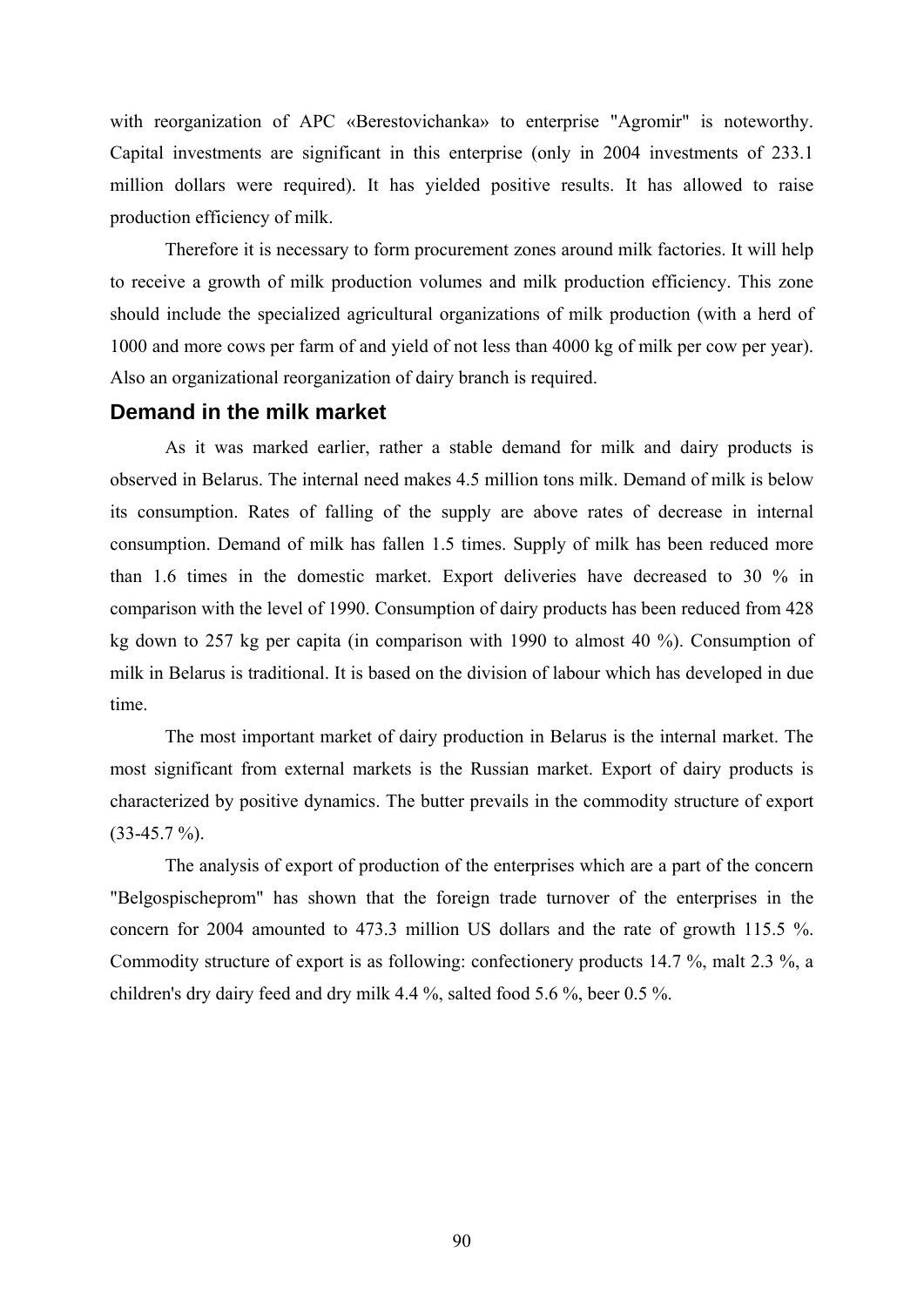

*Source: own elaboration on data <http://mshp.minsk.by/>* Figure 2. Structure of export by concern " Belgospischeprom"

One of basic problems of the milk market is the mechanism of formation of the milk and dairy products prices. The state exerts a big influence on the price level. Regulation occurs at two levels. First level is the purchase of milk from the agricultural enterprises. Second level is the sale prices of milk and dairy products from the processing enterprises. There are restrictions on establishment of the trading extra charge on these products in retail. Such mechanism of price control is connected with the social importance of milk and dairy production. The state pursues some purposes. Firs purpose is covering by prices of the costs of milk production in the agricultural enterprises. Second purpose is availability of the milk products to the population of Belarus. The milk prices have been raised by 19.6% since spring 2006. One ton of premium milk will be bought for 133 dollars now, the first grade for 107 dollars, the second grade for 84 dollars, not high-quality milk for 56 dollars. Limits on purchase prices of meat, milk and other socially significant food stuffs are increased by 0.6 % in Belarus. The Ministry of Economics has approved new upper limits on purchase prices for these goods. Ministry of Agriculture and Foodstuffs considers the established increase of the prices insignificant. Procurement prices of milk have been increased by 5 % since March 2006. Purchase prices on dairy products rose only once during the past three months. The existing order of price control always prizes someone involved in the milk and dairy production. It is the agricultural enterprises i.e. direct producers of milk, or the processing enterprises, or the buyers.

### **Conclusions**

1. The Belarus market of milk and dairy products represents a complex multilevel system. The mechanism of system functioning is insufficiently adjusted and demands improvement its now. In particular it needs regulation of the relations between the milk